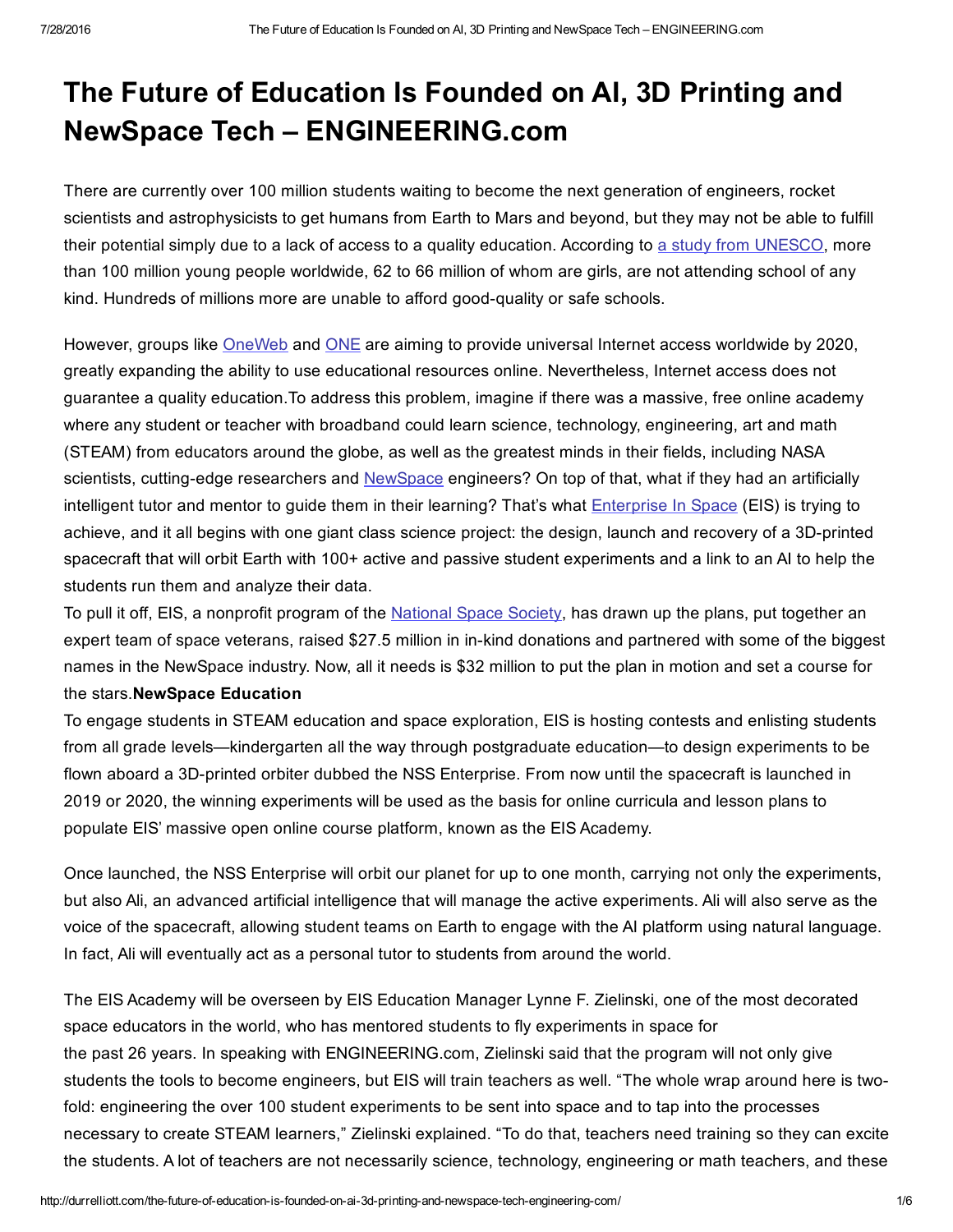## 7/28/2016 The Future of Education Is Founded on AI, 3D Printing and NewSpace Tech – ENGINEERING.com

teachers tend to feel intimidated or shy away from teaching in these disciplines, like art, history or elementary school teachers. They really don't have an engineering background, so two of the things we want to do is show them that what they teach relates to the technical fields and give them some of the basic engineering knowledge needed to help their students design experiments to fly in space. In short, we want to give them confidence!"

She continued, "When we show them how easy it is—and it really is very easy if our engineering is done right they feel confident enough to teach their students how to design their experiments. That's the key and one of the things that makes us so different from other programs. When they're concentrating on STEM and not STEAM, they're only focusing on things that are scientifically significant or interesting. We're not. We're saying it can be very, very simple. It can include some artwork, some music, anything. We encourage people to be bold and step out of the perceived norm and their comfort zone."

Higher Level Education The EIS Academy will serve not only elementary, middle and high school learners, but also university, doctorate and postdoctoral students as well. EIS will host competitions seeking experiments dedicated to advancing the state of the art in 10 areas. The contest teams will utilize and submit proposals within the Enterprise Centers for Excellence (ECE), where expert researchers and cutting-edge businesses will curate an extensive database of knowledge related to exciting topics such as space-based additive manufacturing, space-based solar power, stem cell research and more.

Zielinski explained that the additive manufacturing, space solar power and orbital space debris mitigation and remediation ECEs are already well developed. Two competitions are nearly ready to launch and will see students at the university and postdoc level participating with established NewSpace businesses to pursue some very challenging scientific concepts.

In the case of the space solar power ECE, hosted in partnership with Ohio University, SPACE Canada and the Canadian Space Society, the winning team will actually send an experiment aboard the NSS Enterprise that will test the ability to generate solar power in space, such as collecting sunlight aboard the spacecraft and delivering power wirelessly to a freeflyer for its mission orbiting Earth.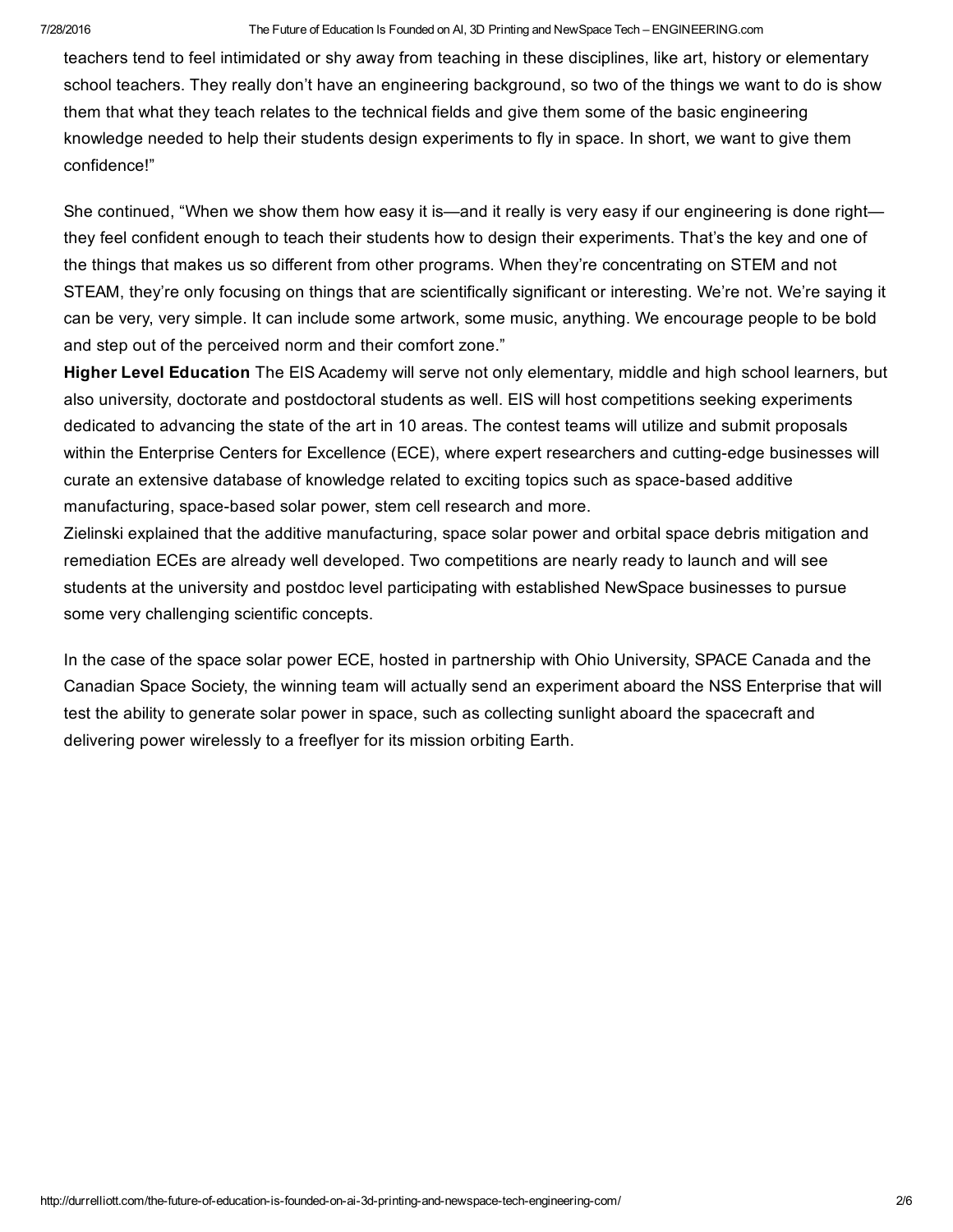

In the case of the orbital space debris mitigation and remediation ECE, the team will work with Nicola Sarzi-Amadè and Global Aerospace Corporation to utilize the company's [Gossamer](http://www.gaerospace.com/aeroassist/gossamer-orbit-lowering-device-gold-for-low-risk-satellite-de-orbit/) Orbit Lowering Device to deorbit debris in space.

Zielinski described an ECE as "a place where a wide variety of groups of people with the same interest and different disciplines can all come together and work together on that topic with the best information that we can get our hands on." Features of the ECEs include:

- A resource area populated with numerous papers that have all been vetted as the best resources associated with a given topic
- A cyber library ("Cybrary")
- An online journal that publishes juried and approved research and student papers
- An ephemeral board in which crosscurriculum visitors can present ideas related to the topic
- A question-and-answer area with access to STEAM mentor

## Ali the Artificial Intelligence

While students will be able to monitor the progress of their experiments aboard the NSS Enterprise, the complete EIS Academy will be made open to the public, with students and teachers anywhere able to rely on Ali as a personal tutor and mentor.

In many school systems around the world, students have new teachers with every grade level. In turn, the knowledge, interests and learning style of a student will have to be picked up by new teachers year after year. Teaching coursework for different student learning styles is difficult. Ali, however, will be able to accompany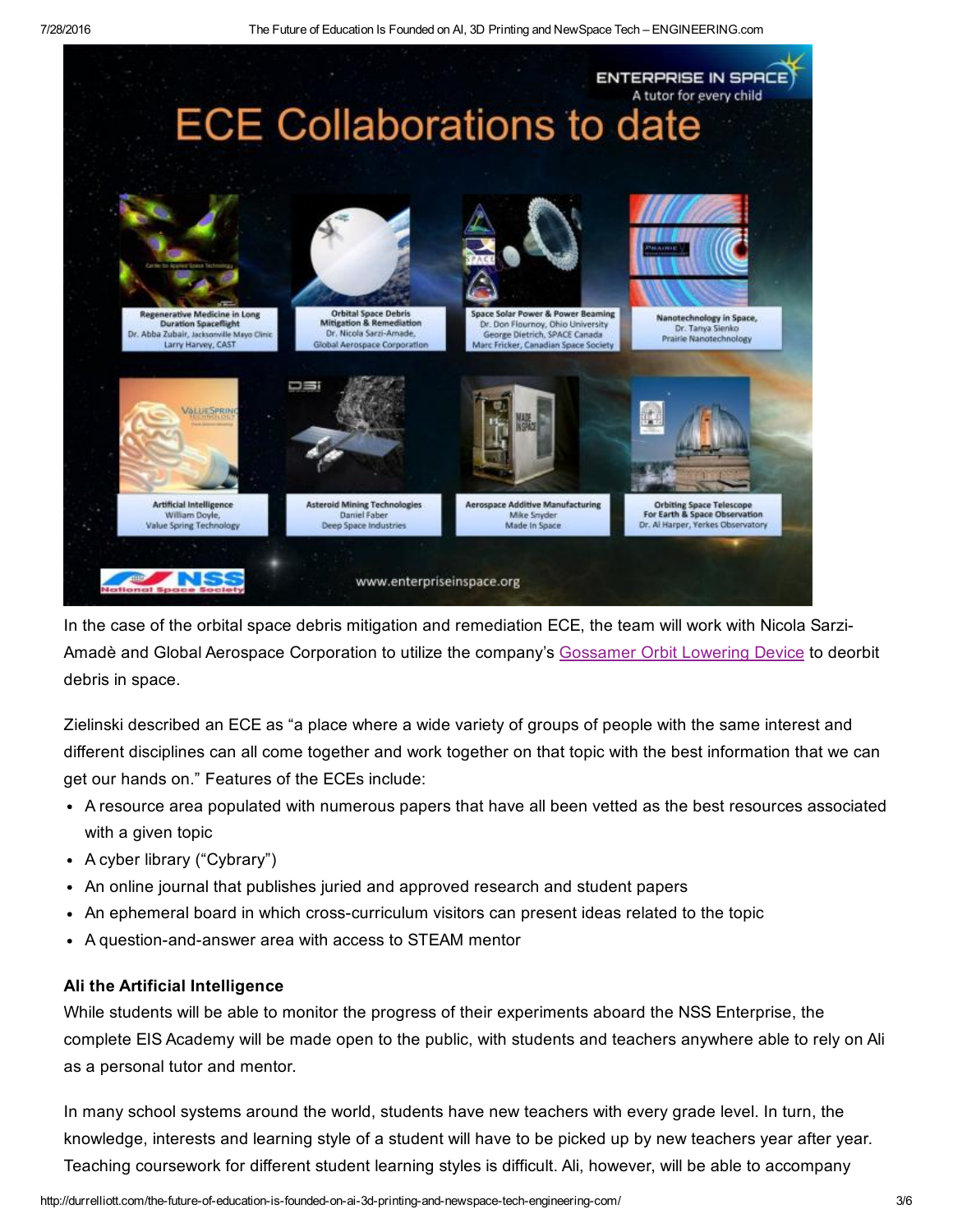every student as they grow and act as a tool for teachers to address the needs of their classroom more quickly.

At the same time, students will also be able to access Ali on their own time. That way, any topic that isn't addressed in class can be addressed by the AI. Additionally, Ali can direct the student to a teacher in the EIS Academy who can provide him or her additional topic information in greater depth.

Ali will be built by Value Spring [Technology](http://www.thevaluespring.com/) using the firm's enterpriseMind platform, an AI capable of deciphering and contextualizing natural human language similar to the way that the human mind works. Thus, students and teachers will be able to speak with Ali naturally. More importantly, Ali will be able to adapt to the student, learning his or her needs and modifying the teaching style as the student develops. In an upcoming article, Bill Doyle, one of the inventors of enterpriseMind, will provide greater detail about exactly how the technology works.3D Printing a Spacecraft

The design for the NSS Enterprise is no ordinary spacecraft. Chosen through a crowdsourcing campaign, the winning submission was from Stanley Von [Medvey](http://www.stanleyvonmedvey.com/). The design is meant to be inspired by science fiction, and once it goes into orbit, it will be the first spacecraft with the name "Enterprise" flown in space. The spacecraft's sci-fi geometry, however, is unlike any typical satellite or shuttle, opening up new manufacturing opportunities and engineering challenges.

Made In [Space](http://madeinspace.us/), famous for now installing two 3D [printers](http://www.engineering.com/3DPrinting/3DPrintingArticles/ArticleID/12114/First-Commercial-3D-Printer-Successfully-Installed-on-ISS.aspx) aboard the International Space Station, has been selected as the prime contractor for the construction of the NSS Enterprise*.* The company will leverage its expertise with additive manufacturing to 3D print the airframe of the spacecraft. To do so, Made In Space will use a modular approach, breaking the design down into individual, LEGO-like bricks before printing them and assembling them into the complete NSS Enterprise.

This method will both allow the team to print the pieces of the spacecraft on a smaller 3D printer and give the EIS team the ability to configure payloads, including perishable experiments that will needed to be loaded into the NSS Enterprise just before launch.

"Remember the game Tetris?" Zielinskiasked. "That's kind of how I envision the experiment modules inside the NSS Enterprise. They're going to be different shapes and sizes, but they're all going to fit very nicely and neatly together. Depending on the experiments that are going inside of them, the modules should be 3D printed and screwed together. The educators need to work with the engineers."

The ability to 3D print a modular, satellite-style spacecraft will also act as a demonstrator for a new [technology](http://3dprintingindustry.com/news/62367-62367/) that Made In Space is developing for NASA, a process for 3D printing and assembling large-scale structures, like satellites, from the International Space Station. If Made In Space is able to 3D print the NSS Enterprise, which is estimated to measure 8 feet long and weigh 1,000 pounds, the firm may also be able to 3D print satellites aboard the International Space Station.

## Flying the Orbiter

To get the NSS Enterprise into low-Earth orbit (LEO), EIS is currently in talks with private space companies to determine if the orbiter can be carried as a secondary payload on a commercial launch vehicle. If so, the spacecraft will be deployed into LEO and coast in free drift for most of its journey, though cold gas thrusters or gyros will be used to orient the orbiter as onboard experiments dictate, say to pick up video of the Earth for a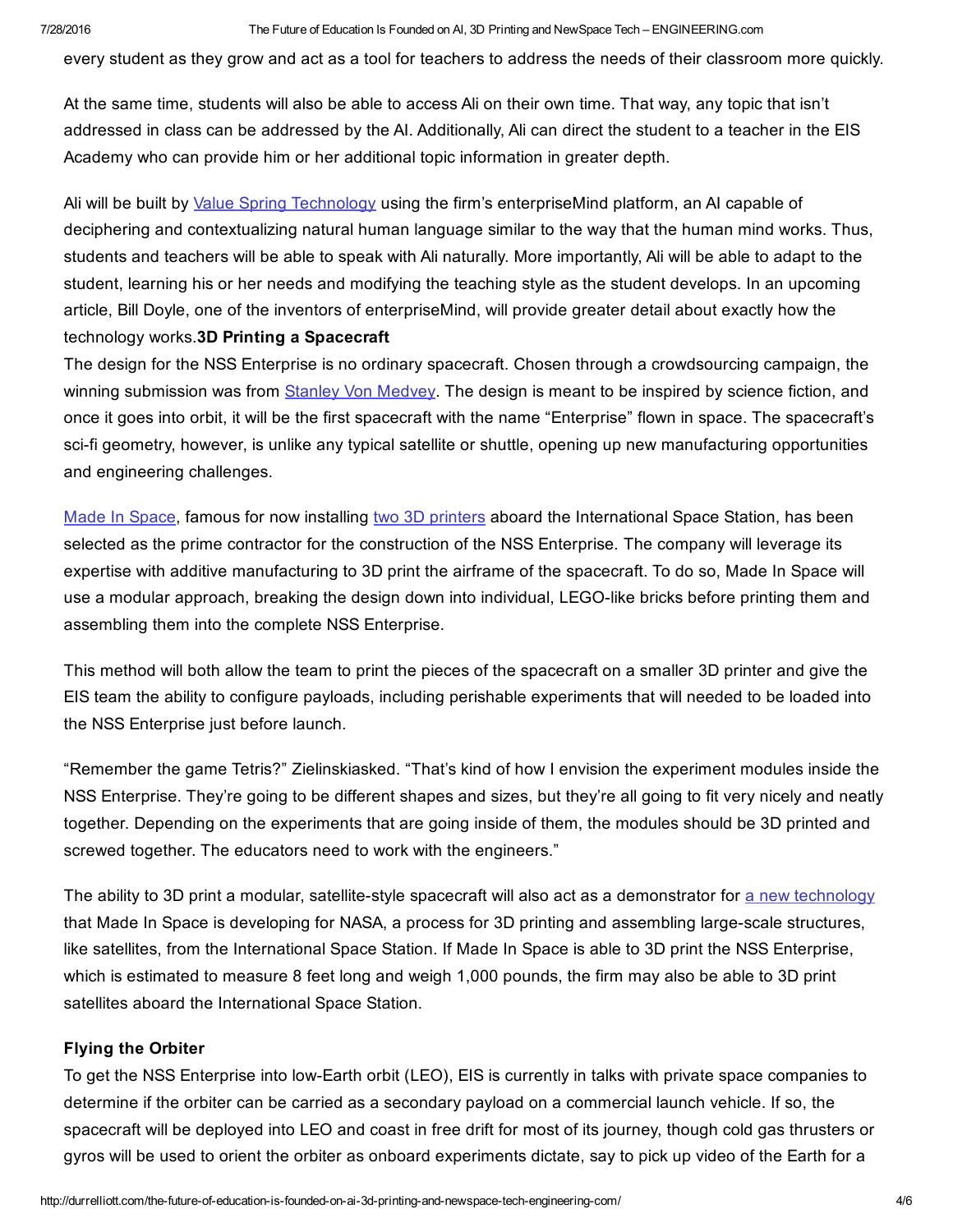geography class.

"One of the biggest issues, I think, is reentry," explained Fred Becker, EIS chief engineer. Becker is a former NASA engineer who has worked on a dozen space missions, including the New Horizons Pluto mission. "A lot of that depends on the final design of the spacecraft, which is dependent on the type of launch vehicle we can get. We're still trying to decide if the spacecraft will have more of a capsule shape or a space plane shape and whether or not it will feature a protective clamshell."

If EIS determines that the NSS Enterprise will more closely resemble a capsule, the physics of reentry are less complex. At a certain altitude, a parachute deploys and the capsule simply falls back to Earth. A spaceplane, on the other hand, would land more like the Space Shuttle, a longer, slower reentry with the spacecraft banking left and right before a parachute deploys and the NSS Enterprise coasts to its target on land.

For reentry, the spacecraft won't be controlled from the ground, but through onboard sensing and a predetermined programming. Of course, the EIS crew, which is still scouting their mission control outpost, will be able to take over manual control if necessary, but Becker said that he hopes to program the spacecraft to execute a reentry program after it has been in orbit after a certain amount of time, at which point a kick motor will redirect it towards Earth.

EIS is working with partner company Terminal Velocity [Aerospace,](http://terminalvelocityaero.com/) a subsidiary of satellite design company [SpaceWorks](http://www.sei.aero/) Enterprises, to develop the ablative coating or clamshell that will protect the spacecraft during reentry. SpaceWorks, too, is in on the project and has helped the EIS team to draw up the preliminary physics calculations for the design of the NSS Enterprise*.*Once EIS finds a launch provider and the \$32 million necessary to begin construction on the spacecraft, SpaceWorks will finalize the designs and hand them off to Made In Space and asteroid mining company Deep Space [Industries](https://deepspaceindustries.com/) to build the orbiter. Funding NewSpace **Education** 

The funding, however, is a crucial variable in the ultimate design of the spacecraft, according to Alice Hoffman, EIS program manager. Hoffman has worked as project manager on such complex projects as the \$6.2 billion expansion of Chicago O'Hare airport and the Chicago Bears' \$660 million Soldier Field.

"What's different about this is that our project schedule and our engineering are based on the ability to afford it," Hoffman said. "Our project schedule and everything else is tied to receiving sufficient donations to go forward with certain aspects of the project. You always work backwards from the goals of the client, and our goal is to get kids interested in studying STEAM by showing them the future of what is possible in space and what sorts of jobs they might have in the NewSpace economy. That doesn't have to be an 8-foot ship. It could be a smaller ship. The bigger ship gives us the ability to fly more serious experiments, and we want to do that, but you have to be realistic about what you can afford."

The amount of funding the program can obtain, then, is factored into the ultimate design of the spacecraft, something that was taken into account when approaching SpaceWorks for guidance. "We had a couple of questions we wanted to ask SpaceWorks," Hoffman explained. "If we only leave the NSS Enterpriseup for a week or two, do we need solar panels or can we just use a battery to power the spacecraft and the payloads? They concluded that we would need solar panels—that the mass ratio would be better for sustaining an average 50 watts of load for the ship and the payload if we had solar panels, even for a one- or two-week